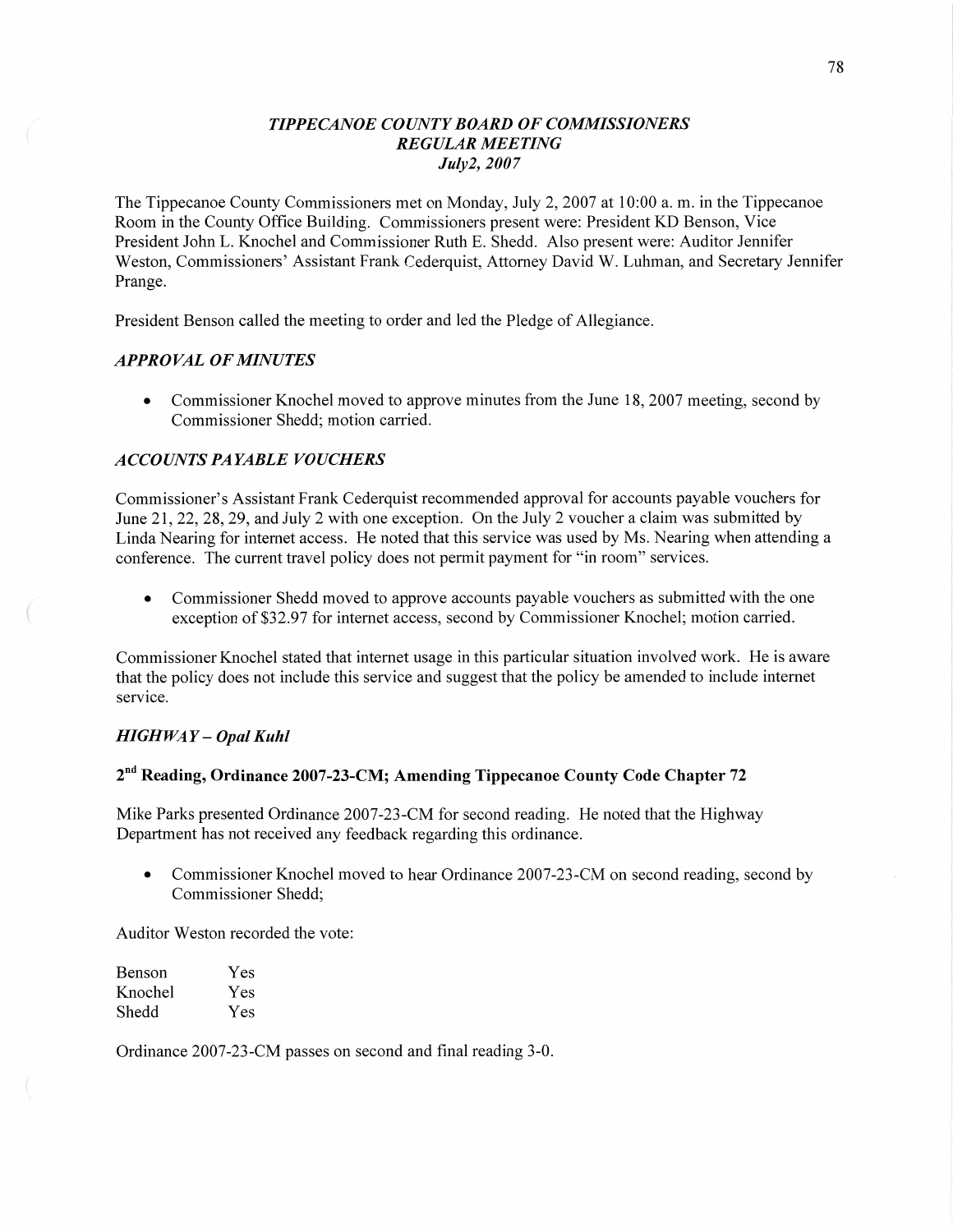Assistant Highway Director Mike Spencer requested approval for Bridges  $\#20 \& \#91$  Title Sheets.

**0** Commissioner Knochel moved to approve the title sheets for the plans for Bridge #20 & **#91,**  second by Commissioner Shedd; motion carried.

Mike Spencer mentioned that Jack Isom Construction will be closing a portion of Pretty Prairie Road for construction on Bridge #152 until December 2007.

**A** Construction Maintenance Bond was presented for approval from Groundwater & Environmental Services to install groundwater monitoring wells in West Point in the amount of \$5,000.00.

**0** Commissioner Knochel moved to approve the construction maintenance bond as presented, second by Commissioner Shedd; motion carried.

**A** one year Maintenance Bond for the 2006 Culvert Project was presented from Milestone Contractors, LP. in the amount of \$1,609,855.85.

**-** Commissioner Knochel moved to approve the maintenance bond as presented, second by Commissioner Shedd; motion carried.

#### *AREA PLAN COMMISSION* **—** *Sallie Dell Fahey*

#### UZO **ANIENDMENT** #54 **(omnibus); Ordinance 2007-24-CM**

*Ordinance 2007—24—CM* can be *viewed* in it 's *entirely* in the *Auditor* 's *Oflice.* 

(quote)

# **CERTIFICATION**

### RE: UZO **AMENDMENT #** 54 **(omnibus):**

An amendment which includes several changes to several sections of the ordinance regarding the following six issues: fike Spencer requested approval for Bridges #20 & #91 Title Sheets.<br>
el moved to approve the title sheets for the plans for Bridge #20 & #91<br>
ner Shedd; motion carried.<br>
Mail December 2007.<br>
Should was presented for approv

- 1. Correcting the mining reclamation plan section;
- 2. Requiring home service auto repair to be done indoors;
- Adding two agencies to the list of PD checkpoint agencies;
- Clarifying the table for open use setbacks/required buffer yards;
- Allowing primary communications towers in the AA with a special exception; and
- 6. Changing the use table by eliminating truck stops in the I2 zone.

Dear Tippecanoe County Commissioners:

As Secretary to the Area Plan'Commission of Tippecanoe County, **I** do hereby certify **that** at a public hearing held on June 20, 2007, the Area Plan Commission of Tippecanoe County voted 12 yes *-* **0** no on the motion to approve the enclosed amendment to the Unified Zoning Ordinance. Therefore, the Area Plan Commission of Tippecanoe County recommends to the Tippecanoe County Commissioners **that** the proposed zoning ordinance amendment be approved.

Sincerely,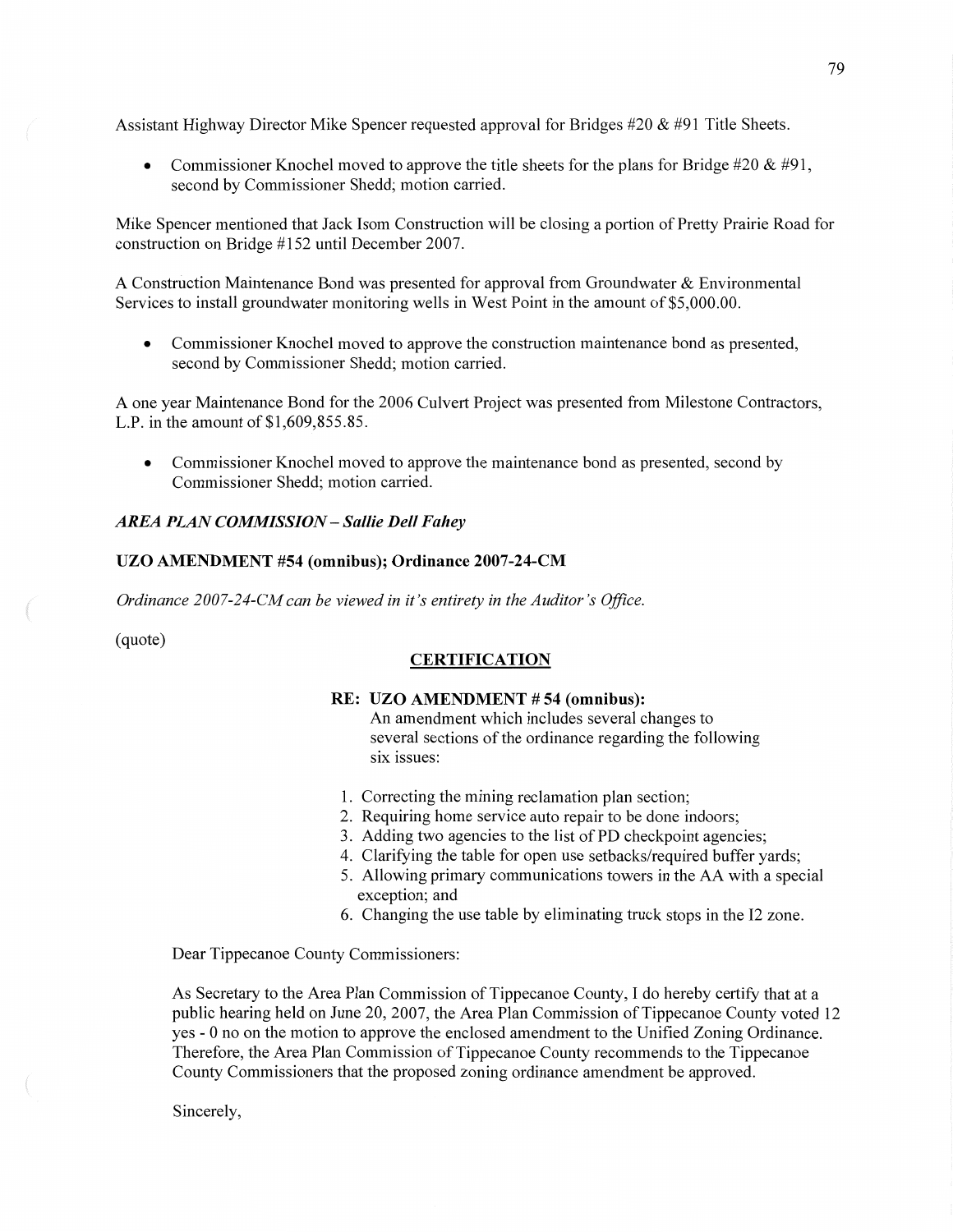/s/ Sallie Dell Fahey Executive Director

#### (unquote)

Commissioner Knochel asked if home service auto repair businesses unable to accommodate indoor repairs are affected by this change in the ordinance. Also, he questioned how the ordinance would affect an inoperable truck or vehicle on the roadside. Director Fahey stated home service auto repair businesses established before the ordinance are not affected and also not affected are those roadside repairs.

**0** Commissioner Knochel moved to approve UZO Amendment #54, Ordinance 2007-24-CM, second by Commissioner Shedd.

Auditor Weston recorded the vote:

| Benson  | Yes |
|---------|-----|
| Knochel | Yes |
| Shedd   | Yes |

Ordinance 2007-24-CM passes 3-0.

### *RESOL U TION* 200 *7-12-C1W; AMENDMENT* TO *TRANSPOR* TA *TION PLAN*

• Commissioner Knochel moved to hear and approve Resolution 2007-12-CM, second by Commissioner Shedd; motion carried.

Assistant Transportation Planner John Thomas briefly discussed the amendment to the transportation plan. He noted changes were not made to the priorities or the plan. Sections have been added and modified to make the plan compliant with the new Federal Surface Transportation Act. He added cost estimates were changed to reflect the year project was anticipated to be constructed.

• Commissioner Knochel moved to approve Resolution 2007-12-CM, second by Commissioner Shedd; motion carried.

#### *REZONE Z-232 7*

fan-hi

**0** Commissioner Knochel moved to hear and approve Rezone Z-2327, Philip Cox R3 to GB.

June 21, 2007 Ref. No.: 07-271

Tippecanoe County Commissioners 20 North 3rd Street Lafayette, IN 47901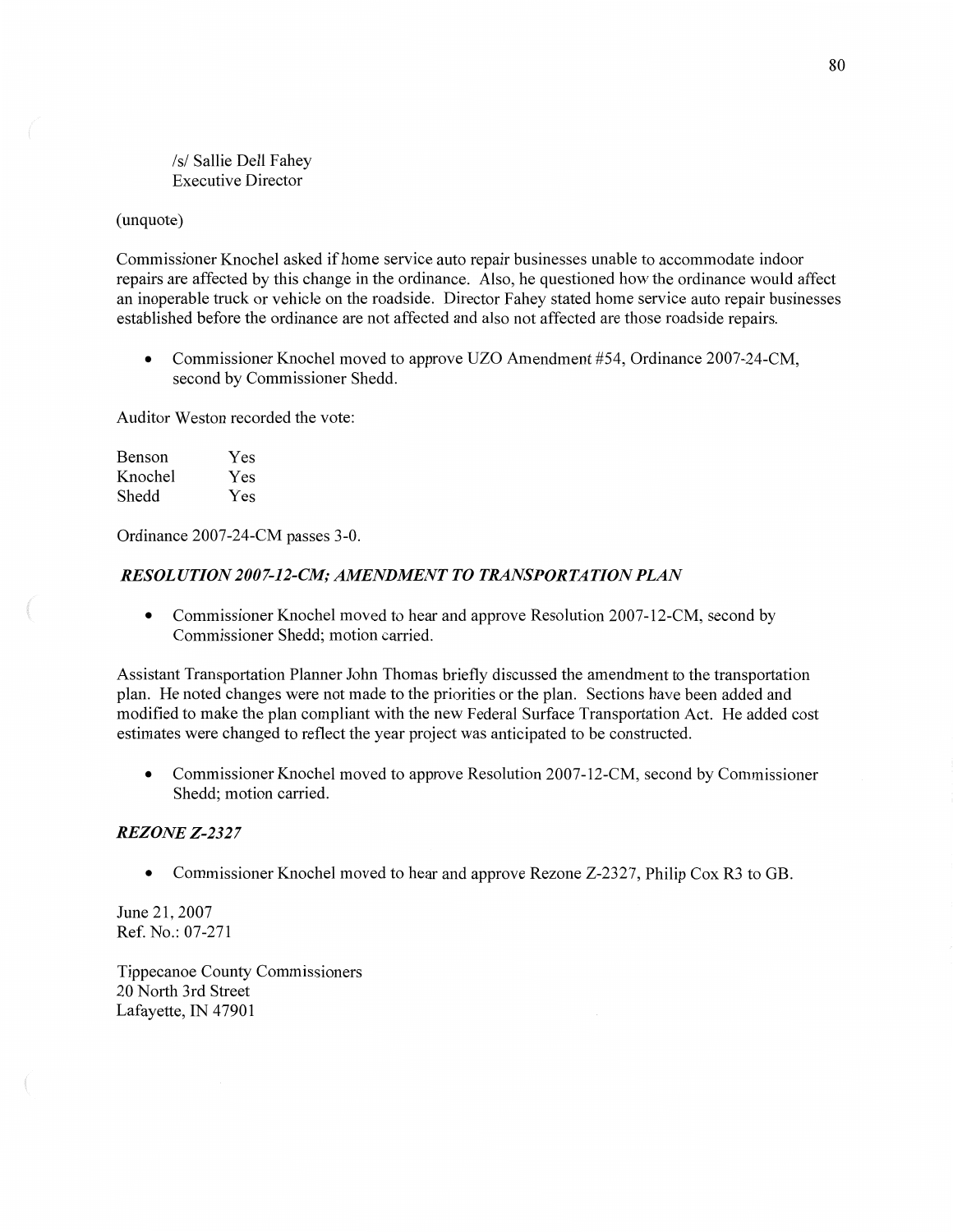#### **CERTIFICATION**

#### RE: **Z-2337—PHILIP** COX (R3 to **GB):**

Petitioner is requesting rezoning of 5.0 acres located on the east side of Sagamore Parkway, just north of Win Hentschel Boulevard, more specifically 1640 and 1650 US 52 West, Wabash 1 (SW) 23-5.

Dear Tippecanoe County Commissioners:

As Secretary to the Area Plan Commission of Tippecanoe County, I do hereby certify that at <sup>a</sup> public hearing held on June 20, 2007, the Area **Plan** Commission of Tippecanoe County voted 12 yes *-* 0 no on the motion to rezone the subject real estate from R3 to GB. Therefore, the Area **Plan**  Commission of Tippecanoe County recommends to the Tippecanoe County Commissioners **that**  the proposed rezoning ordinance be **APPROVED** for the property described in the attachment.

Public Notice has been given that this petition will be heard before the Tippecanoe County Commissioners at their July 2, 2007 regular meeting. Petitioners or their representatives must appear to present their case.

Sincerely,

/s/Sallie Dell Fahey Executive Director

Dan Teder spoke on behalf of the petitioner. With GB zoning, this five acre site will be rezoned to GB for **a** 121 unit hotel estimated to cost approximately \$5 million. This project is expected to be finished in the summer of 2008. Mr. Teder noted over one million square feet will be available for lease.

Auditor Weston recorded the vote:

Benson Yes Knochel Yes Shedd Yes

Ordinance 2007-25-CM passes 3-0.

#### New **Position Request**

Director Sallie Fahey requested approval for a new GIS positions for 2007. The GIS Technician/ Specialist, PAT III position, Will be responsible for transportation planning of GIS layers. She noted that this position can be entirely paid with transportation planning program funds. The GIS Technician/General position is a re-classified position utilizing digital zoning and digital flood plain maps. The position responsibilities will be maintaining maps and performing other planning technician duties.

**0** Commissioner Knochel moved to approve the new position for the GIS Technician/Specialist and also approve the reclassification of a previous position to **a** GIS Technician/General position, second by Commissioner Shedd; motion carried.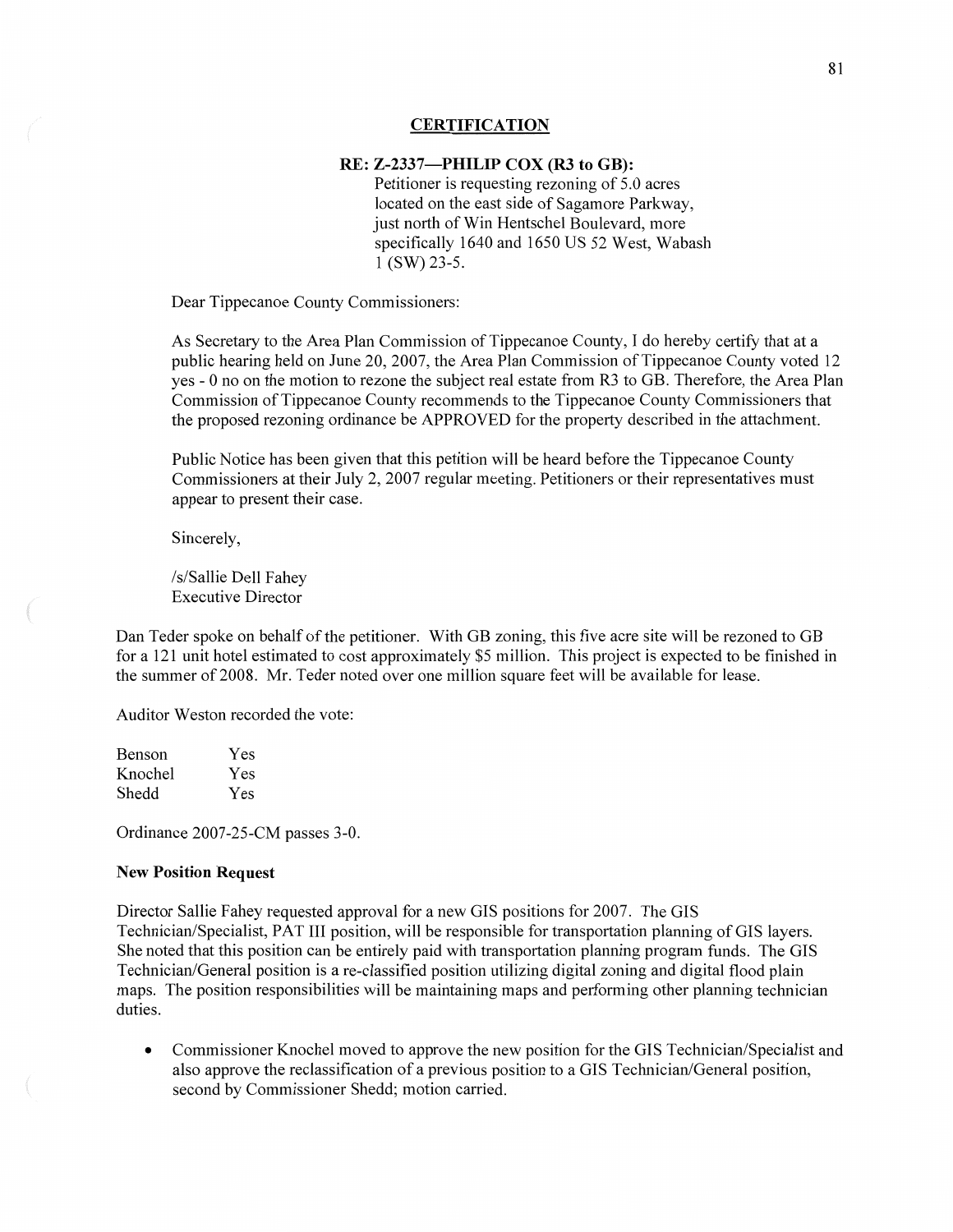#### *COUNTY ASSESSOR* **—** *Samantha Steele*

County Assessor Samantha Steele requested approval for two new positions. Her request included **<sup>a</sup>** Sales Disclosure Deputy position as a COMOT **III.** Assessor Steele added this position will be responsible for verifying the accuracy of sales disclosures for use in trending and will eliminate a part time position. She further noted this employee could cover all townships verifications if they are willing to filter those through the county assessor's office. Commissioner Benson suggested the county assessor and the township assessors share the position. The job description states the employee report to the county assessor and Commissioner Benson suggested changing it to reflect the employee report to all township assessors. Assessor Steele was in an agreement. Wea Township Assessor Linda Mussche agreed that the position could be shared by all townships with joint duties being integrated into the job description for each township. Commissioner Knochel suggested that the four townships create a committee and develop **a** job description. Commissioner Benson asked the assessors to review and rewrite the job description with the shared request of all townships and present at the next meeting for approval.

Assessor Steele also requested an Appeals/Not-for—Profit position. She stated the person performing ' these duties is overwhelmed with the additional appeal session and also is performing the Not-for-Profit *'*  duties. Assessor Steele added **that** the county assessor will assume additional duties due to township trustees not holding a Level II license to assess property.

**0** Commissioner Knochel moved to approve the Deputy/Non—Profit Appeal position, second by Commissioner Shedd; motion carried.

### Bid **Opening** — **Commercial** and **Industrial Cost Tables**

Attorney **Luhman** noted that one bid was received from Nexxus Group for the Commercial and Industrial Cost Tables.

## **Nexxus Group \$13,500.00**

*/* 3:"m

Attorney Luhman recommended **that** this bid be **taken** under advisement and reviewed for compliance with bid specifications.

Assessor Steele suggested the commissioners accept the bid for \$12,500 at this time in an effort to save time. She added **that** a new contract was received from the vendor after negotiations by the county assessor.

• Commissioner Knochel moved to take the bid under advisement for compliance with bid specifications, second by Commissioner Shedd; motion carried.

### *CARY HOME* **—** *Jason Kniola*

Director Kniola presented an agreement with HE-BFS for approval. He added the contract for Provisions of Limited Professional Services will be for the modular home that will be moved behind Cary Home for the residential female facility.

**0** Commissioner Knochel moved to approve the contract for engineering services as presented, **second** by Commissioner Shedd; motion carried.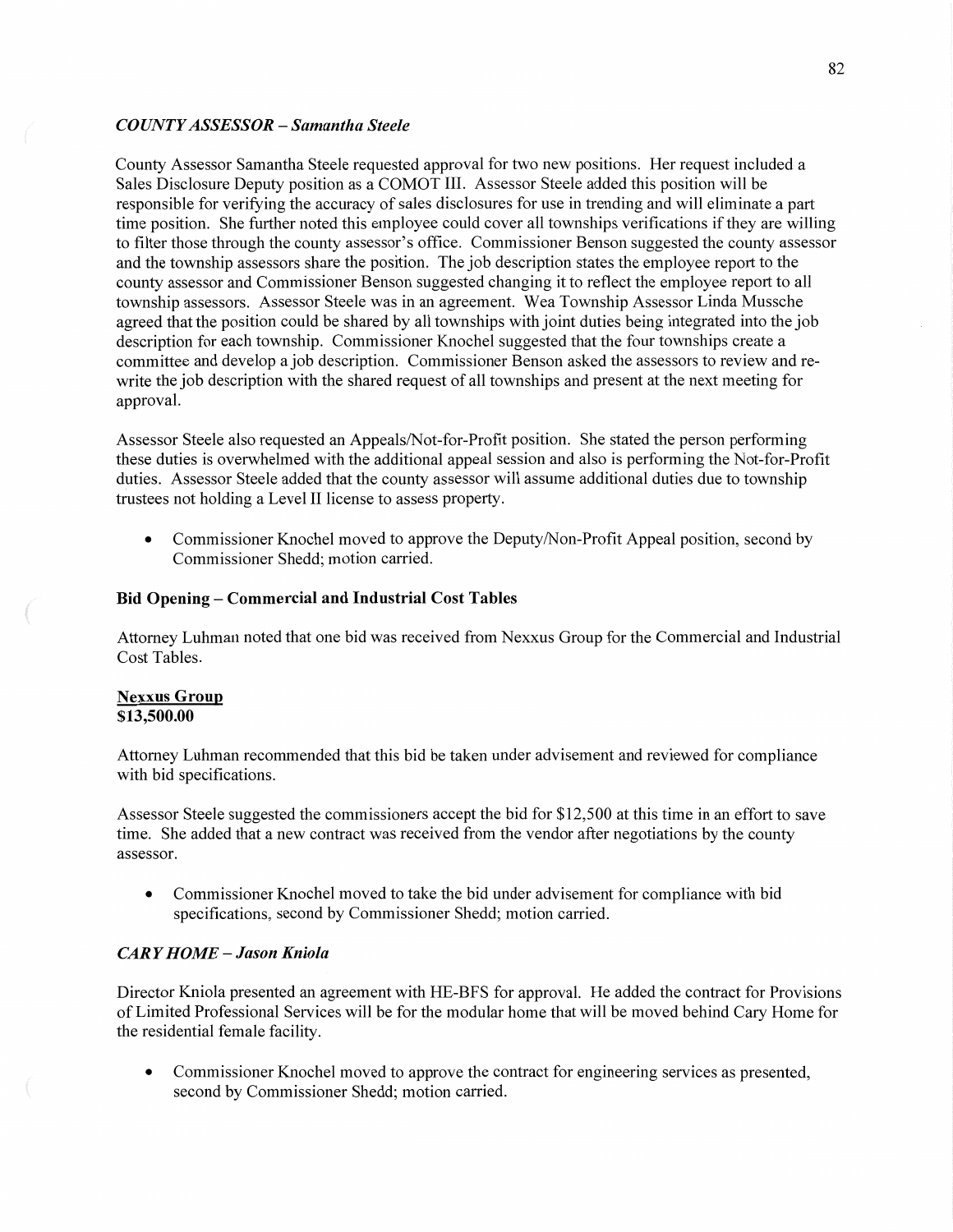## *BUILDING COMMISSION* — Ron *Highland*

Director Highland updated the commissioners on the unsafe structure from March 5, 2007. Building Inspectors verified the unsafe structure was demolished as ordered by the commissioners. Director Highland asked the commissioners to consider withdrawing the fine previously imposed for being incompliant with county code.

**0** Commissioner Shedd moved to rescind the fine for the unsafe structure, second by Commissioner Knochel; motion carried.

# 2<sup>ND</sup> READING ORDINANCE 2007-22-CM; AMENDING TIPPECANOE COUNTY CODE, ADDING NEW *SECTION 34.63, CORONER'S DEPARTMENT* FEE *SCHEDULE*

The new section added to the code allows the coroner's office to recoup fees from other entities using the morgue for autopsies.

*Ordinance 2007—22-CM* can be *viewed* in its *entirety* in the *Auditor* 's *Oflice.* 

• Commissioner Knochel moved to hear Ordinance 2007-22-CM on second reading, second by Commissioner Shedd.

Auditor Weston recorded the vote:

Benson Yes Knochel Yes<br>Shedd Yes Shedd

Ordinance 2007-22—CM passes on second and final reading 3—0.

# *RESOLUTION ACCEPTING GRANT* FOR *FUNDING* 0F *WABASH RIVER H YDROLOGY &*   $HYDRAULIC ANAL YSIS$

Stan Lambert, Executive Director of the Wabash River Enhancement Corporation, noted that this grant will fund a local match for the US Army Corp of Engineers for Phase II of the Wabash River Enhancement Project. **A** hydraulic study of flood maps and other issues for Phase II of the Wabash River Enhancement Will be performed by the Corp of Engineers.

• Commissioner Knochel moved to approve Resolution 2007-14-CM, second by Commissioner Shedd; motion carried.

### *PRESENTATION* OF *2008 SALARY STATEMENTS*

Auditor Weston presented the Salaries and Proposed Wages to be paid in 2008 with a 3% salary increase as recommended and new positions as approved by the commissioners.

# *APPOINTMENTS* TO THE *HOSPITAL A* UTH *ORITY BOARD*

Attorney Luhman noted the Hospital Authority Board was established in 1977 which has the authority to make decisions on construction improvement and financing needs in Tippecanoe County. The board has been dormant for the last ten years and the terms have expired.